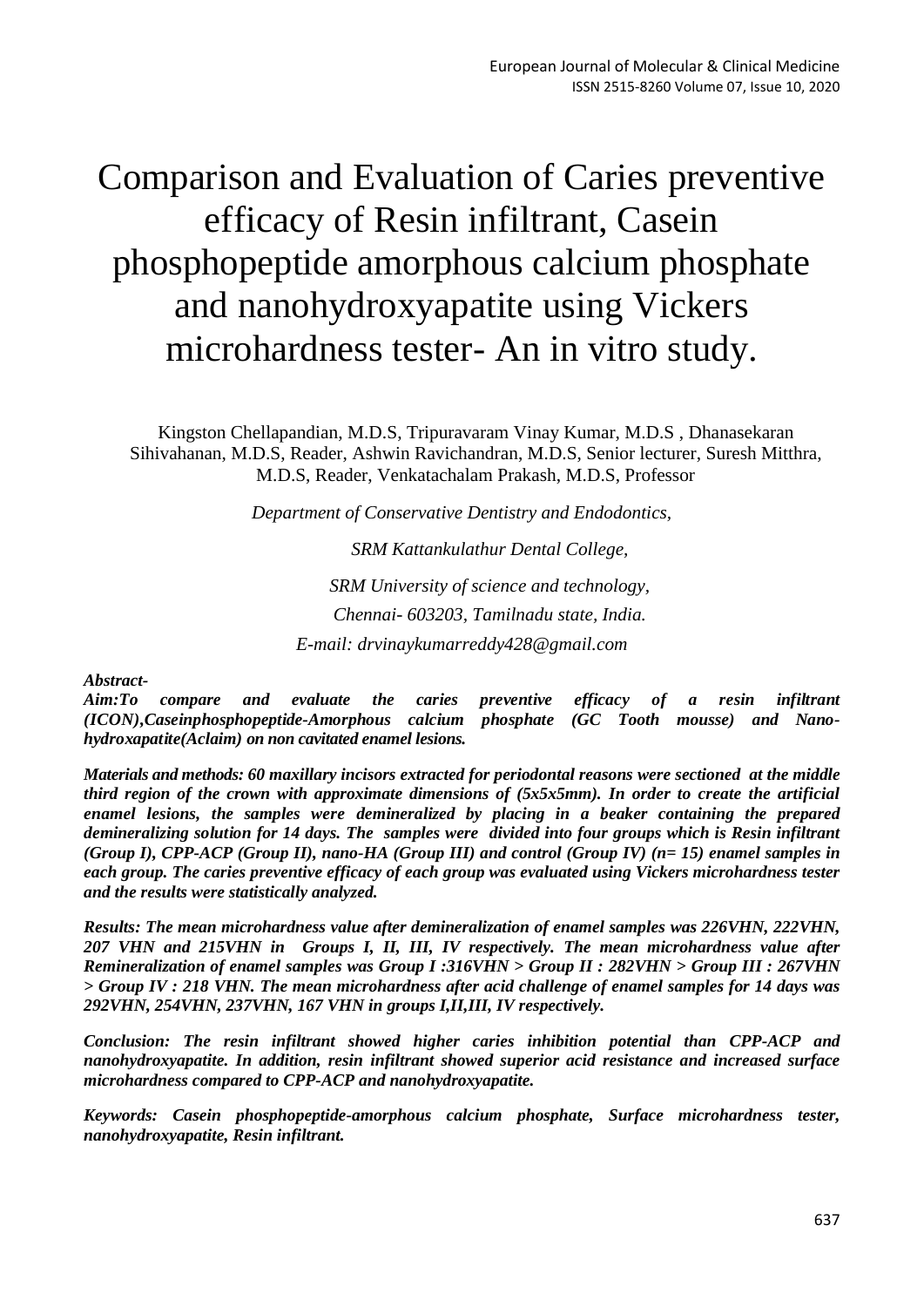#### **Introduction**

White spot lesions are the early signs of demineralization occurring under intact enamel which may or may not lead to cavitation. It is initiated by pathogenic bacteria that have breached the enamel layer and by organic acids which are produced by them. This causes the removal of a certain amount of calcium and phosphate ions which fail to be replaced naturally during the remineralization process.<sup>(1)</sup> White spot lesions are commonly reversed by the process of remineralization mainly through the application of fluorides. (2) Remineralization is the process whereby calcium and phosphate ions are supplied from an external source to the tooth in order to promote ion deposition into the crystal voids present in demineralized enamel and to produce a net mineral gain. The goal of caries management is to arrest the progression of the lesion. But, remineralization brought about by the topical application of fluoride requires multiple treatment sessions and long term follow up which requires motivation and cooperation from the patient which is difficult to achieve. A new micro-invasive treatment method suggested for the management of white spot lesions is the infiltration of a resin into the lesion. The resin infiltrant prevents the further progression of the initial enamel caries lesion by occluding the micro porosities. Newer approaches for remineralization have been developed using both the stabilized and unstabilized calcium phosphate systems. One such system that has been developed uses casein phosphopeptide (CPP) in order to stabilize the calcium and phosphate ions at higher concentrations and to form an amorphous nanocomplexes namely casein phosphopeptideamorphous calcium phosphate (CPP-ACP). <sup>(3)</sup> Nanohydroxy apatite has been widely used as an effective anti-cariogenic agent mainly because of its unique remineralization potential.  $^{(4)}$  The size of the calcium phosphate crystal also plays an important role in the formation of hard tissues and also has a significant impact on its intrinsic properties, solubility and biocompatibility. <sup>(5)</sup> In the current study the caries preventive efficacy of the resin infiltrant (ICON) with casein phosphopeptide amorphous calcium phosphate (GC Tooth mousse) and nano hydroxyapatite (Aclaim) were evaluated by Vickers microhardness analysis.

## **MATERIALS AND METHODS:**

#### **Collection of the teeth**

60 human maxillary incisors extracted for periodontal reasons were included in this study. Teeth with any visible caries, hypoplastic lesions and white spot lesions were excluded.

#### **Enamel sample preparation**

The teeth were thoroughly cleaned of all debris including calculus and tissue debris. Occupational Safety and Health Administration (OSHA) and Centre for Disease Control and Prevention (CDC) recommendations and guidelines were followed during the collection, storage, sterilization and handling of the extracted teeth. The samples were de-coronated and sectioned 2mm coronal to cement enamel junction(CEJ) using a diamond disk (Axis dental, Texas) attached to a slow speed micromotor straight handpiece rotating at 1500rpm. The sectioning was done at the middle third of the crown for 60 samples with approximate dimensions of (5x5x5mm) and then stored in 10% formalin at room temperature of  $37^{\circ}$ C and humidity.

#### **Mounting of the enamel samples**

60 Enamel slabs were then embedded on an acrylic resin block using a standardized mould having a dimension of  $(2x1.5x1cm)$  and then stored in artificial saliva at  $37^{\circ}$ C.

#### **Demineralization of enamel samples**

In order to create the artificial enamel lesions, the samples were demineralized by placing in a beaker containing the prepared demineralizing solution <sup>(6)</sup> for a period of 14 days, maintaining a pH of 5.0 and at

 $37^{\circ}$ C temperature. The pH was checked daily using a pH meter and any variation in pH was corrected by adding either glacial acetic acid or potassium hydroxide solution. The study samples were then randomly divided into four groups.

#### **Distribution of samples**

Group I - Resin infiltrant  $(ICON)$   $(n=15)$ Group II - CPP-ACP (GC Tooth mousse) (n=15) Group III -Nano Hydroxyapatite (Aclaim) (n=15) Group IV- Control  $(n=15)$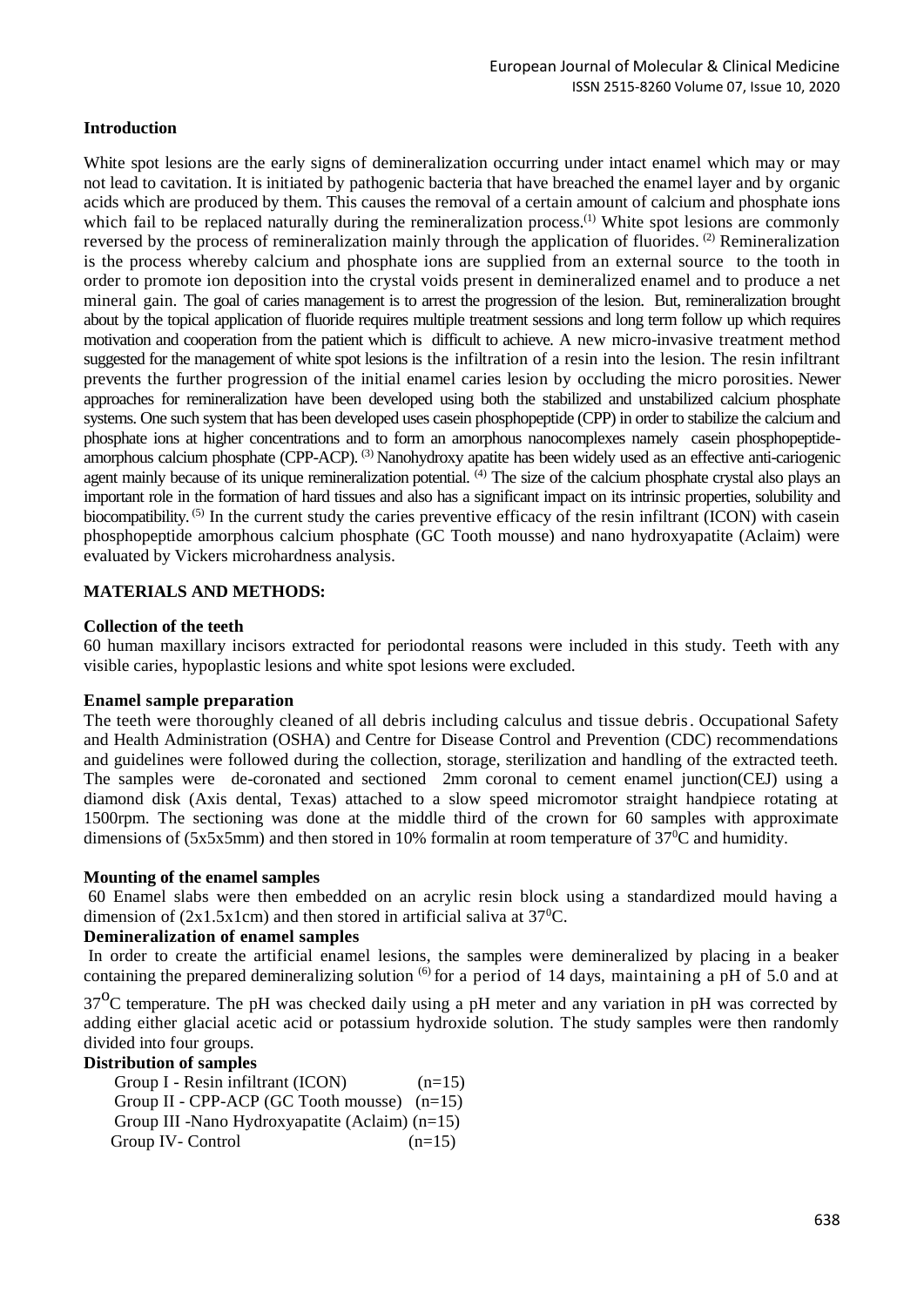#### **Evaluation of microhardness**

Vickers hardness number (VHN) was determined by making three indentations at different regions of each specimen using a square based diamond pyramid Vicker's indenter under a load of 100 g for 10 sec. The indentations were made 100 μm apart from each other to avoid residual stress. This procedure resulted in obtaining well defined indentations. The main criteria for accepting an indentation was clearness of outline and the absence of flaws in the tooth at the area of measurement. Microhardness testing was carried out for all the enamel samples and results were obtained. In order to standardize the enamel samples, 60 samples with VHN in the range of 300 to 350 were selected for the study. 60 enamel samples (15 in each group) were then evaluated for microhardness after

- 1. Placing the samples in the demineralizing solution for 14 days
- 2. Exposing the samples to resin infiltrant, CPP-ACP, and nano-HA for 30days.
- 3. Re-exposing the treated enamel samples to the demineralizing solution for a period of 14 days.

#### **Remineralization of enamel samples GROUP I (Resin infiltrant)**

Samples were then subjected to 15% HCl-etching for 2 min, rinsing for 30sec, ethanol dessication for 30 sec, infiltrant applied and light cured for 40sec.

## **GROUP II (CPP-ACP)**

Enamel samples were then brushed with GC Tooth mousse toothpaste twice daily for 1 min and stored in artificial saliva for 30 days.

## **GROUP III (Nanohydroxyapatite)**

Enamel samples were brushed with aclaim toothpaste twice daily for 1min and stored in artificial saliva for 30 days.

#### **Group IV (Control)**

Untreated enamel samples were stored in artificial saliva for 30 days .

#### **Statistical analysis**

 Data were analyzed using Statistical Package for Social Sciences (SPSS) version 20.0. ANOVA and post hoc bonferroni test were used for intragroup comparisons and Tukey test was used for Intergroup comparisons.

#### **RESULTS**

Table 1 shows the inter group comparison of surface microhardness for all the four groups after demineralization. The mean microhardness value after demineralization of enamel samples was Group I (Resin infiltrant) 226 VHN, Group II (CPP-ACP) 222 VHN, Group III (nano-HA) 207 VHN, Group IV (control) 215 VHN [Figure 1 & 2] . The P value was 0.143 which was not statistically significant.

Table 2 shows the inter group comparison of surface microhardness for all the four groups after Remineralization. The mean microhardness value after Remineralization of enamel samples was Group I (Resin infiltrant) 316 VHN > Group II (CPP-ACP) 282 VHN > Group III (nano-HA) 267 VHN > Group IV (control) 218 VHN [Figure 1  $\&$  2]. The P value was  $< 0.001$  when comparing all the four groups. After Post hoc Tukey test there was statistically significant difference between Group I (Resin infiltrant) and the other 3 groups. Group II (CPP-ACP) and Group III (nano-HA) showed no significant difference.

Table 3 shows the inter group comparison of surface microhardness for all the four groups after acid challenge. The mean microhardness after acid challenge of enamel samples for 14 days was Group I (Resin infiltrant) 292 VHN > Group II (CPP-ACP) 254 VHN > Group III (nano-HA) 237 VHN > Group IV (control) 167 VHN [Figure 1 & 2]. The P value was < 0.001 for groups. After Post hoc Tukey test there statistically significant difference between resin Group I (Resin infiltrant) and other 3 groups. Group II (CPP-ACP) and Group III (nano-HA) showed no significant difference.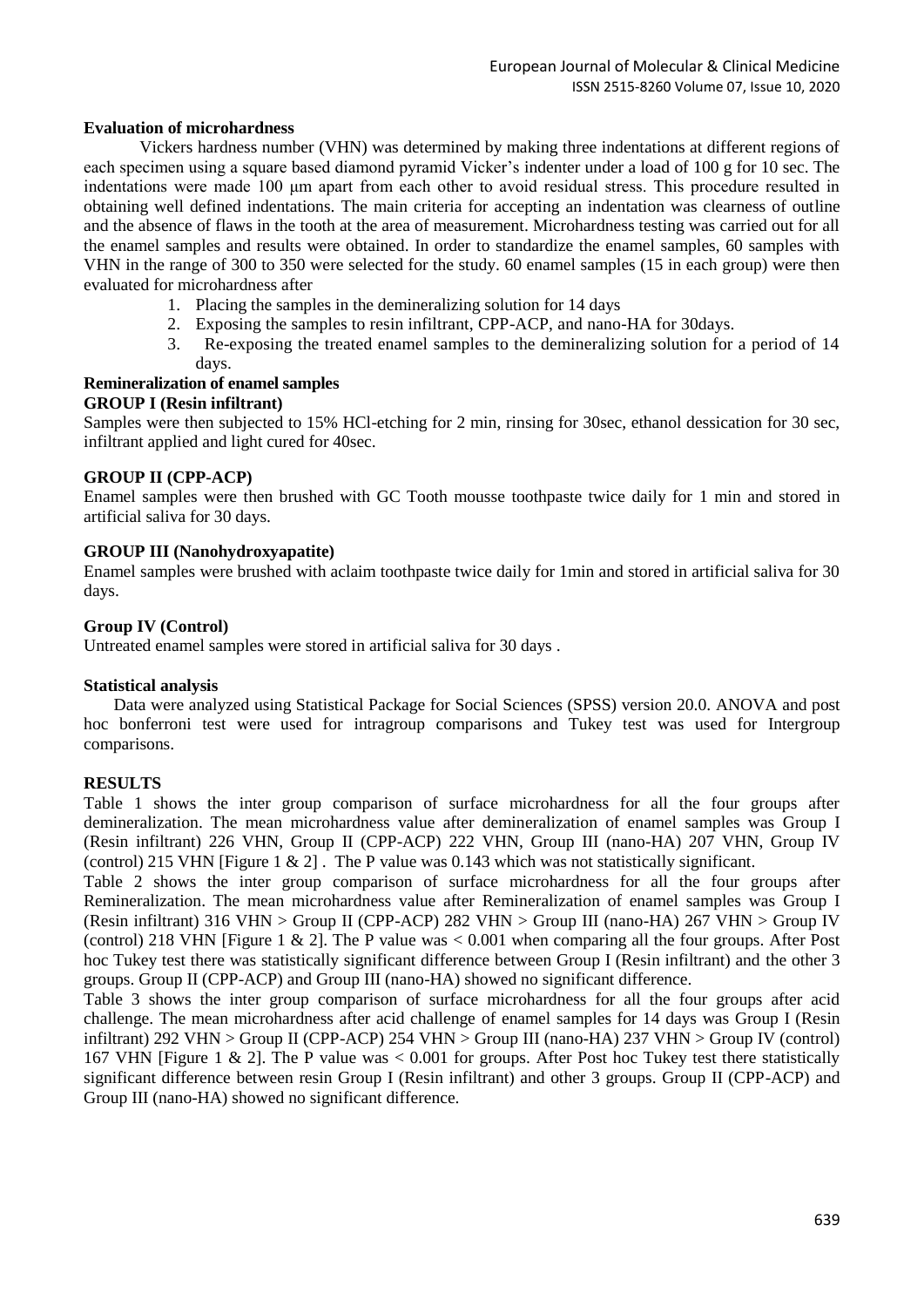#### **DISCUSSION**

The current trends in caries prevention focus on the non invasive approaches with the remineralizing agents by hampering the demineralization and promoting the remineralization. Hence in the present study the resin infiltrant(ICON), casein phosphopeptide amorphous calcium phosphate (GC Tooth mousse) and nanohydroxyapatite (Aclaim) were chosen and compared to evaluate the caries preventive efficacy.

Softened enamel when exposed to saliva or to a remineralizing solution for an adequate time has potential to regain mineral and thus re-acquire mechanical strength.<sup>(6)</sup> Natural saliva and its synthetic substitutes (artificial saliva) reduce enamel mineral loss, enhance enamel rehardening and decrease lesion depth.<sup> $(7)$ </sup> The artificial saliva used in this study aimed at simulating natural saliva relevant for remineralization processes. Therefore, the pH value of the saliva (6.2 to 7.4) was adjusted to natural salivary pH under stimulation conditions and thus, demonstrates improved salivary buffer capacity.

The high viscosity of dental resins and short treatment time for the resin to penetrate require relatively large pores to open access to the lesion body. Therefore, the complete erosion of the surface layer and exposure of the lesion body should be the aim of a conditioning procedure prior to infiltration of low viscosity resins.<sup>(8)</sup> A controlled reduction of the surface layer can be accomplished by acid etching. In the present study to create the artificial enamel lesions on the enamel samples, the specimens were exposed to demineralizing solution composed of 6µm methyl hydroxydiphosphonate, 3mMCaCl2.2H2O, 3mM KH2PO4, 50Mm acetic acid and traces of thymol for 14 days (pH 5.0 at  $37^{\circ}$ C). <sup>(9)</sup>

Surface micro hardness indentation provides a rapid and nondestructive method in demineralization and remineralization studies. Indentation hardness testing with either Vickers or Knoop indenter have been used for the measurement of initial enamel hardness, enamel softening as an initial manifestation of the erosive process, as well as enamel hardening after remineralization. Both indenters are suitable for hardness testing of non-metallic materials. A load of 100 g was chosen for this study for hardness indentation because they created longer Vickers diagonals, which were recommended to prevent errors in optical measurement.(8) The hardness values obtained for enamel samples in this study were in the range of 330.0 to 349.6 VHN, which were in agreement with the studies by Gaspersic and Reyes-Gasga et  $al^{(9-12)}$  and also correlates with the normal micro hardness of enamel (322 to 353 VHN).  $^{(13)}$  Microhardness values decreases from the outer enamel surface towards the dentinoenamel junction, which may explain the range of baseline values obtained.

In the present study the mean hardness value after demineralization for 14 days was in the range from 207 to 226 VHN [Table1][Figure 1] for all the four groups. According to a study by Elkassas et al in 2014<sup>(13)</sup> the mean hardness value after demineralization was in the range from 206 to 230VHN and Gaspersic et al in 1995  $^{(9)}$  reported the hardness value was 200 to 250 VHN which is in accordance with the current study.

The surface microhardness values of resin infiltrant (Group I) was significantly higher than CPP-ACP (Group II), nano-HA (Group III) and control (Group IV). The reason for higher surface hardness of resin infiltrant could be due to TEGDMA which is the main ingredient has a lower viscosity that result in higher penetration depth, thus increasing the penetration coefficient of the resin. Furthermore, an increase of surface microhardness for resin infiltrant (Group I) might be due to higher conversion associated with TEGDMA. Higher initiator concentrations within the resin may increase the conversion, and thereby increase hardness.<sup>(14,15)</sup>

CPP-ACP had a mean hardness of 282 VHN [Table 2] [Figure 1] after remineralizing the enamel samples for 30days. Reynolds<sup>(15)</sup> concluded that in CPP-ACP technology, ACP is stabilized by CPP casein -derived peptides. CPP contains the aminoacid cluster sequence –Ser(p)-Ser(p)-Ser(p)-Glu-Glu- and have been reported to bind amorphous calcium phosphate, forming small clusters of casein phosphopeptide-amorphous calcium phosphate(CPP-ACP).This helps to prevent these clusters from reaching critical size needed for precipitation, thereby stabilizing the calcium phosphate in solution. This close proximity makes it available to the tooth when needed. These nanocomplexes act as calcium phosphate reservoirs when incorporated into the dental plaque and onto the tooth surface.

After acid challenge the remineralized enamel samples resulted in mean surface microhardness 254 VHN [Table 3] [Figure 1]. This hardness after acid challenge was significantly greater than the untreated control group. This was in accordance with a study by Elkassas et al <sup>(13)</sup> which was in the range of 250 VHN to 285 VHN.

Huang et al <sup>(16)</sup> reported that the nano-HA has been shown to remineralize initial enamel lesions in vitro. Since the surface area and proportion of atomicity increase with decreasing particle size, nanoHA has bioactive and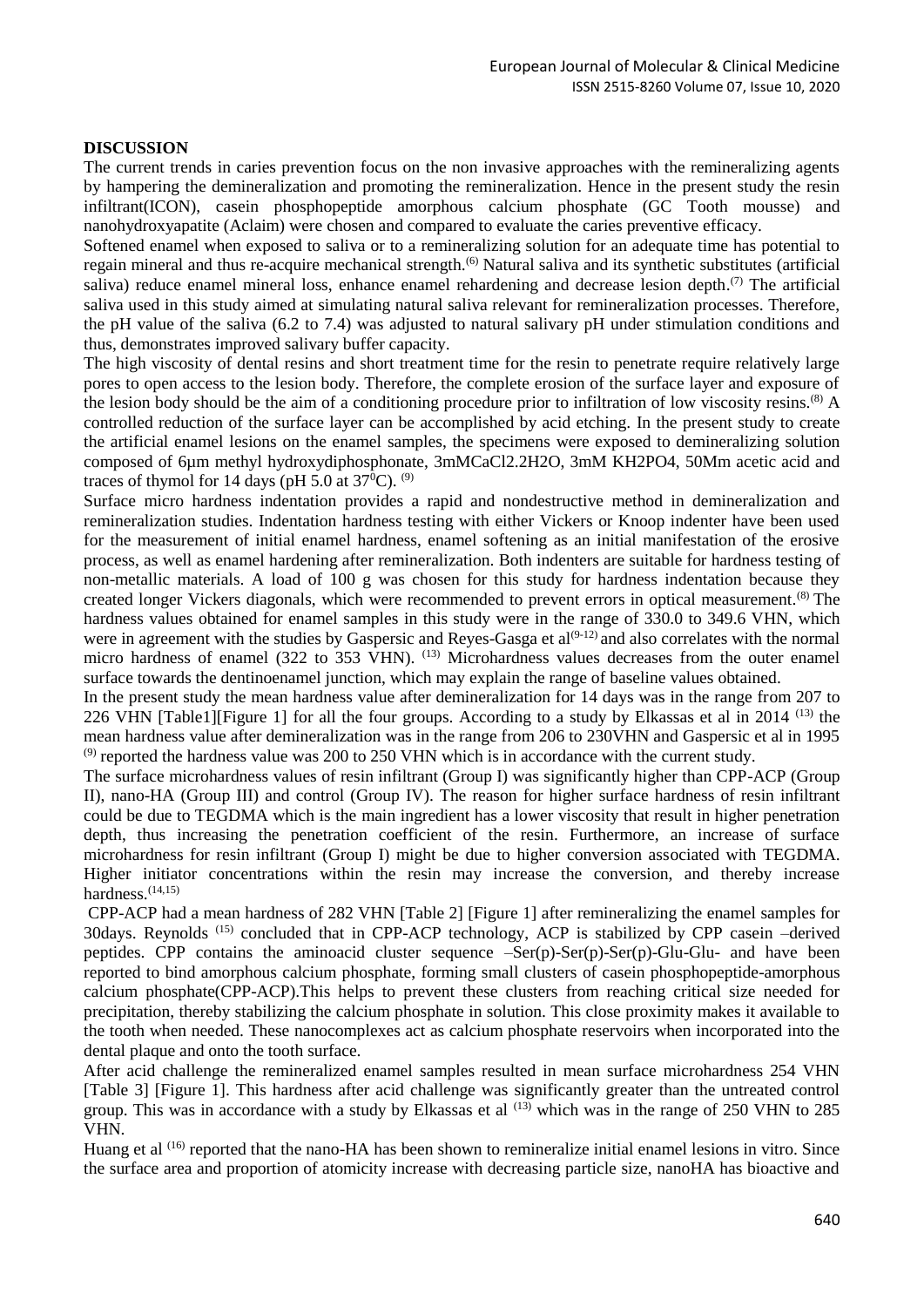biocompatible properties. The incipient enamel lesions being more porous than sound enamel structure allows for a greater penetration of solution of the ion constituents and allow for a larger surface area being made available for subsequent reaction of enamel mineral. These factors increased the potential of nano-HA to directly fill up defects and micropores on demineralized teeth.

The resin infiltrant showed greater caries inhibiting potential than other remineralizing agents like casein phosphopeptide-amorphous calcium phosphate and nanohydroxyapatite. In the present study CPP-ACP and nanohydroxyapatite showed similar caries inhibiting potential. However, further in vivo studies are needed to confirm the results of this study under simulated oral environment

#### **CONCLUSION**

Within the limitations of this invitro study the following conclusions can be elucidated,

- $\checkmark$  The resin infiltrant (ICON) showed higher caries inhibition potential than CPP-ACP (GC tooth mousse) and nano-HA (Aclaim).
- $\checkmark$  Resin infiltrant showed superior acid resistance compared to CPP-ACP and nano-HA.
- $\checkmark$  The resin infiltrant has a promising role in the management of early enamel carious lesion and can be used as an alternative in micro invasive approach.

 **CONFLICT OF INTEREST**: Nil

#### **SOURCE OF FUNDING**: Nil

 **ETHICAL CLEARANCE**: Not required for invitro study

## **REFERENCES**

- **1.** Kidd EA, Fejerskov O. What constitutes dental caries? Histopathology of carious enamel and dentin related to the action of cariologic biofilms. J Dent Res 2004;83:c35-38.
- **2.** Ellwood R, Fejerskov O, Cury JA, Clarkson J. Fluorides in caries control. Fejerskov O, Kidd E. Dental caries. The Disease and its clinical Management. Oxford: Blackwell Munksgaard,2008:287- 327.
- **3.** Huang S, Gao S, Cheng L, Yu H. Remineralization potential ofnano-hydroxyapatite on initial enamel lesions: an in vitro study. Caries Res 2011;45(5):460-8.
- **4.** Balasundaram G, Sato M, Webster TJ: Using hydroxyapatite nanoparticles and decreased crystallinity to promote osteoblast adhesion similar to functionalizing with RGD. Biomaterials 2006;27:2798-2805.
- **5.** Amaechi BT, Higham SM: In vitro remineralization of eroded enamel lesions by saliva. J Dent 2001;29:371–376.
- **6.** Amaechi BT, Higham SM: Eroded enamel lesion remineralization by saliva as apossible factor in the site-specificity of human dental erosion. Arch Oral Biol 2001;46:697–70.
- **7.** Croll TP. Bonded resin sealant for smooth surface enamel defects: new conceptsin "microrestorative" dentistry. Quintessence Int 1987;18(1):5-10.
- **8.** Buskes JA, christoffersen J, Arends J: Lesion formation and lesion remineralization in enamel under constant composition conditions. A new technique with appications .Caries Res 1985;19:490-496.
- **9.** Gaspersic: Enamel microhardness and histological features of composite enamelpearls of different size. J Oral Pathol Med 1995;24:153 – 8.
- **10.** Gutíérrez-salazar MP, Reyes-gasga'. Enamel hardness and caries susceptibility in human teeth. Revista Latino Americana MetalurgiaMateriales2001; 21(2):36-40.
- **11.** Lupi-Pegurier L, Muller M, Leforestier E, Bertrand MF and Bolla M. In vitro action of Bordeaux redwine on the microhardness of human dental enamel. Arch Oral Biol 2003;48(2):141-145.
- **12.** Asmussen E, Peutzfeldt A. Influence of UEDMA BisGMA and TEGDMA on selectedmechanical properties of experimental resin composites. Dent Mater 1998;14(1):51-6.
- **13.** Elkassas D, Arafa A.Remineralizing efficacy of different calcium-phosphateand fluoride based delivery vehicles on artificial caries like enamel lesions. J Dent 2014;42(4):466-74
- **14.** Reynolds EC, Cain CJ, Webber FL, Riley PF, Johnson IH, PerichJW.Anticariogenicity of calcium phosphate complexes of tryptic casein phosphopeptide in the rat. J Dent Res 1995;74:1272–9.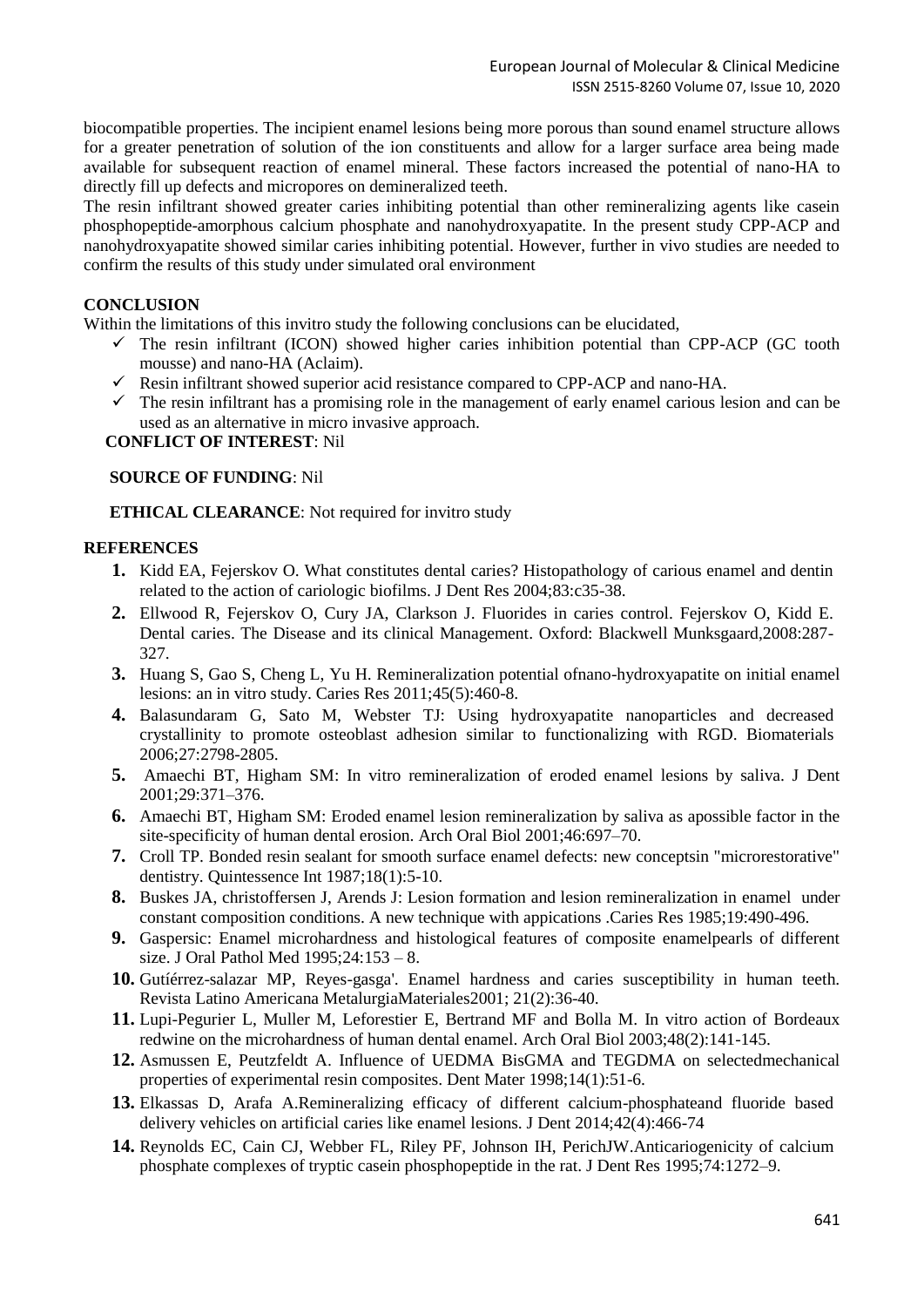- **15.** Reynolds EC:Anticariogenic complexes of amorphous calcium phosphate stabilized by casein phosphopeptides: a review. Spec Care Dentist 1998;18:8-16.
- **16.** Huang SB, Gao SS, Yu HY. Effect of nano-hydroxyapatite concentration onremineralization of initial enamel lesion in vitro. Biomed Mater 2009;4(3):034104

# **TABLES**

# **Table 1: Comparison of the microhardness for all the groups after demineralization**

| Demin               | N | Mean   | Std.<br><b>Deviation</b> | 95%<br><b>Interval for Mean</b> | <b>Confidence</b>            | Minimu Maxim<br>m | um     | p value      |
|---------------------|---|--------|--------------------------|---------------------------------|------------------------------|-------------------|--------|--------------|
|                     |   |        |                          | Lower<br><b>Bound</b>           | <b>Upper</b><br><b>Bound</b> |                   |        |              |
| Resin<br>infiltrant | 5 | 226.00 | 20.73644                 | 200.2523                        | 251.7477                     | 200.00            | 250.00 |              |
| CPP-ACP             | 5 | 222.00 | 15.24795                 | 203.0672                        | 240.9328                     | 200.00            | 240.00 | $0.143$ (NS) |
| nano-HA             | 5 | 207.00 | 12.04159                 | 192.0484                        | 221.9516                     | 190.00            | 220.00 |              |
| Control             | 5 | 215.50 | 16.93644                 | 207.2523                        | 223.7477                     | 190.00            | 250.00 |              |

#### **Table 2: Comparison of microhardness for all the groups after Remineralization**

| Remin               | N | <b>Mean</b> | Std.<br><b>Deviation</b> | 95%<br>Confidence<br><b>Interval for Mean</b> |                              |               | Minim Maximu | p value | <b>Post Hoc</b>                                                        |
|---------------------|---|-------------|--------------------------|-----------------------------------------------|------------------------------|---------------|--------------|---------|------------------------------------------------------------------------|
|                     |   |             |                          | Lower<br><b>Bound</b>                         | <b>Upper</b><br><b>Bound</b> | um            | m            |         |                                                                        |
| Resin<br>infiltrant | 5 |             | 316.00 20.73644          |                                               | 290.2523 341.7477            | 290.00 340.00 |              |         |                                                                        |
| <b>CPP-ACP</b>      | 5 |             | 282.60 8.59069           |                                               | 271.9332 293.2668            | 270.00 290.00 |              | < 0.001 | Resin<br>$\infty$ infiltrant*><br>$(CPP-$<br>ACP=nano-<br>HA)*>control |
| $ $ nano-HA         | 5 |             | 267.00 15.65248          | 247.5649 286.4351                             |                              | 250.00 290.00 |              |         |                                                                        |
| Control             | 5 |             | 218.00 13.50926          |                                               | 201.2260 234.7740            | 200.00 235.00 |              |         |                                                                        |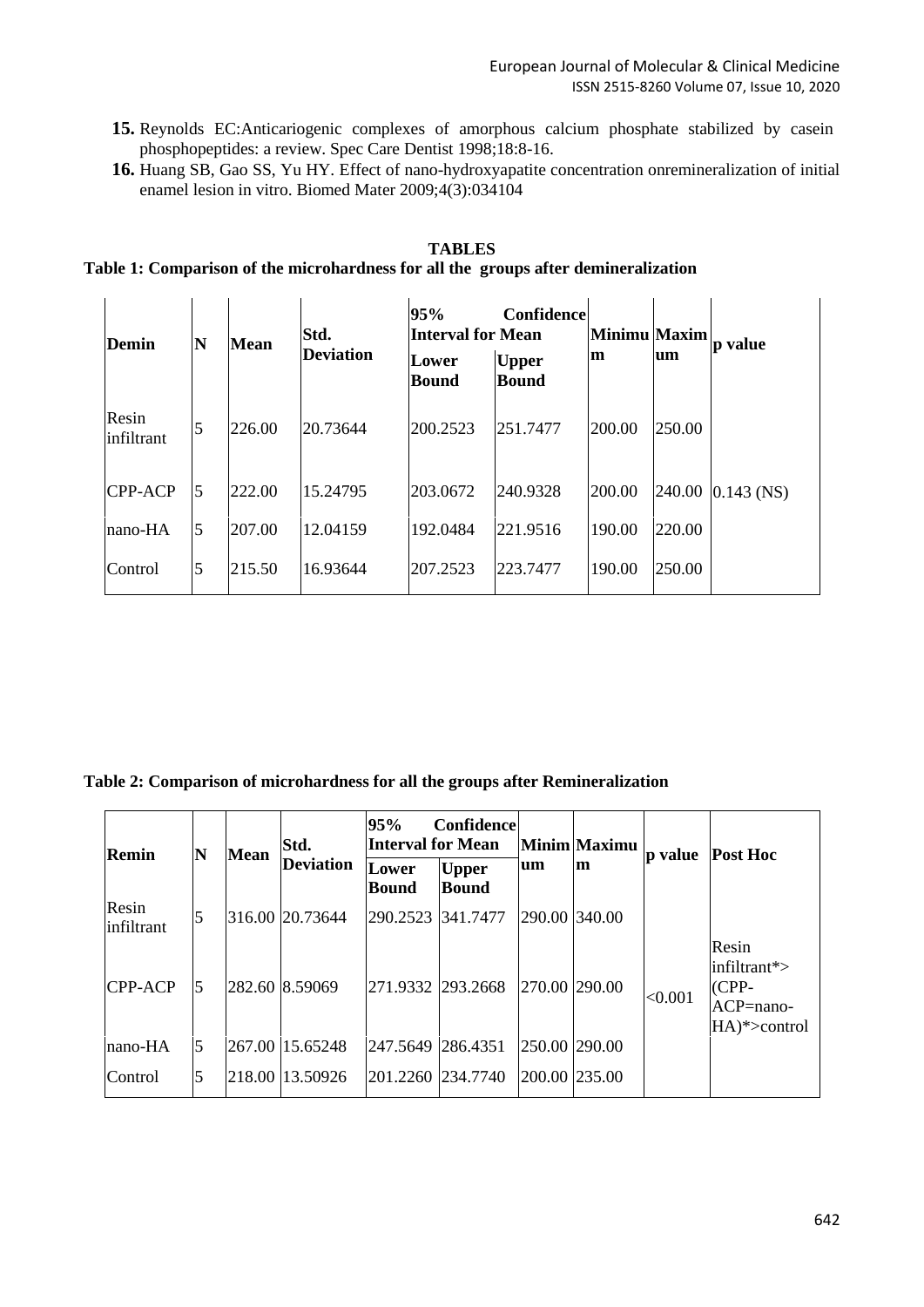| <b>Acid</b><br>challenge | N | <b>Mean</b> | Std.<br><b>Deviation Error</b>   | Std.    | 95%<br><b>Interval</b> | Confidence | Minim Maxi<br>um     | mum    | p<br>value | <b>Post Hoc</b>                 |
|--------------------------|---|-------------|----------------------------------|---------|------------------------|------------|----------------------|--------|------------|---------------------------------|
|                          |   |             |                                  |         | Lower                  | Upper      |                      |        |            |                                 |
|                          |   |             |                                  |         | Bound                  | Bound      |                      |        |            |                                 |
| Resin<br>infiltrant      | 5 |             | 292.00 16.43168                  |         | 7.34847 271.5974       | 312.4026   | 270.00 310.00        |        |            | Resin<br>$\text{infiltrant}$ *> |
| CPP-ACP                  |   |             | 254.00 11.40175 5.09902 239.8429 |         |                        | 268.1571   | 240.00 270.00 <0.001 |        |            | $(CPP-$<br>$ACP =$ nano-        |
| nano-HA                  | 5 | 237.00      | 14.40486                         | 6.44205 | 219.1140               | 254.8860   | 220.00 255.00        |        |            | $HA$ <sup>*</sup> >contro       |
| Control                  | 5 |             | 167.00 12.04159                  | 5.38516 | 152.0484               | 181.9516   | 150.00               | 180.00 |            |                                 |

# **Table 3:Comparison of Microhardness for all the groups after Acid Challenge**

## **FIGURES**

**Figure 1: Inter group comparison of all the groups after Demineralization, Remineralization and acid challenge**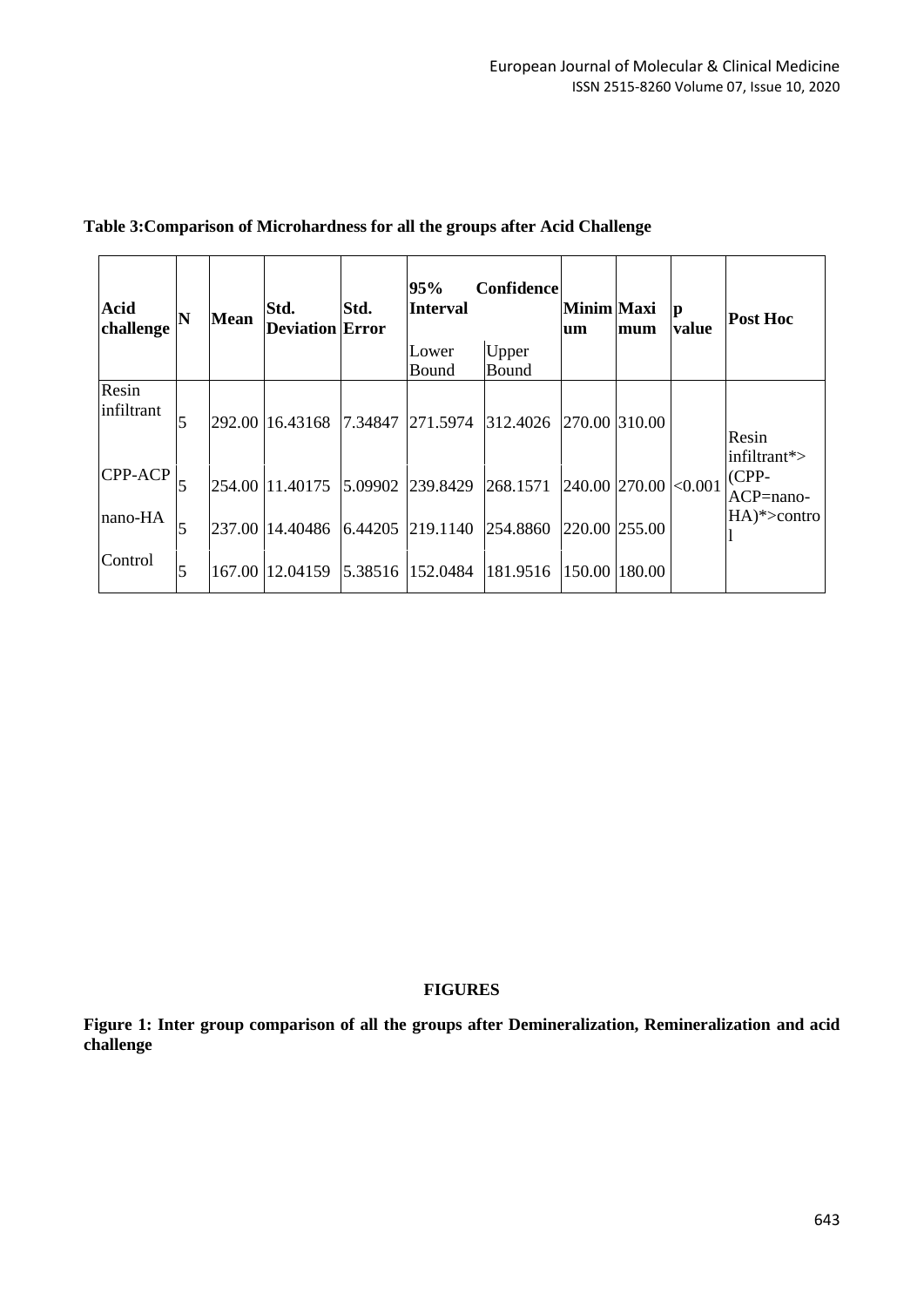

**Figure 2: Microhardness images for all the experimental groups**